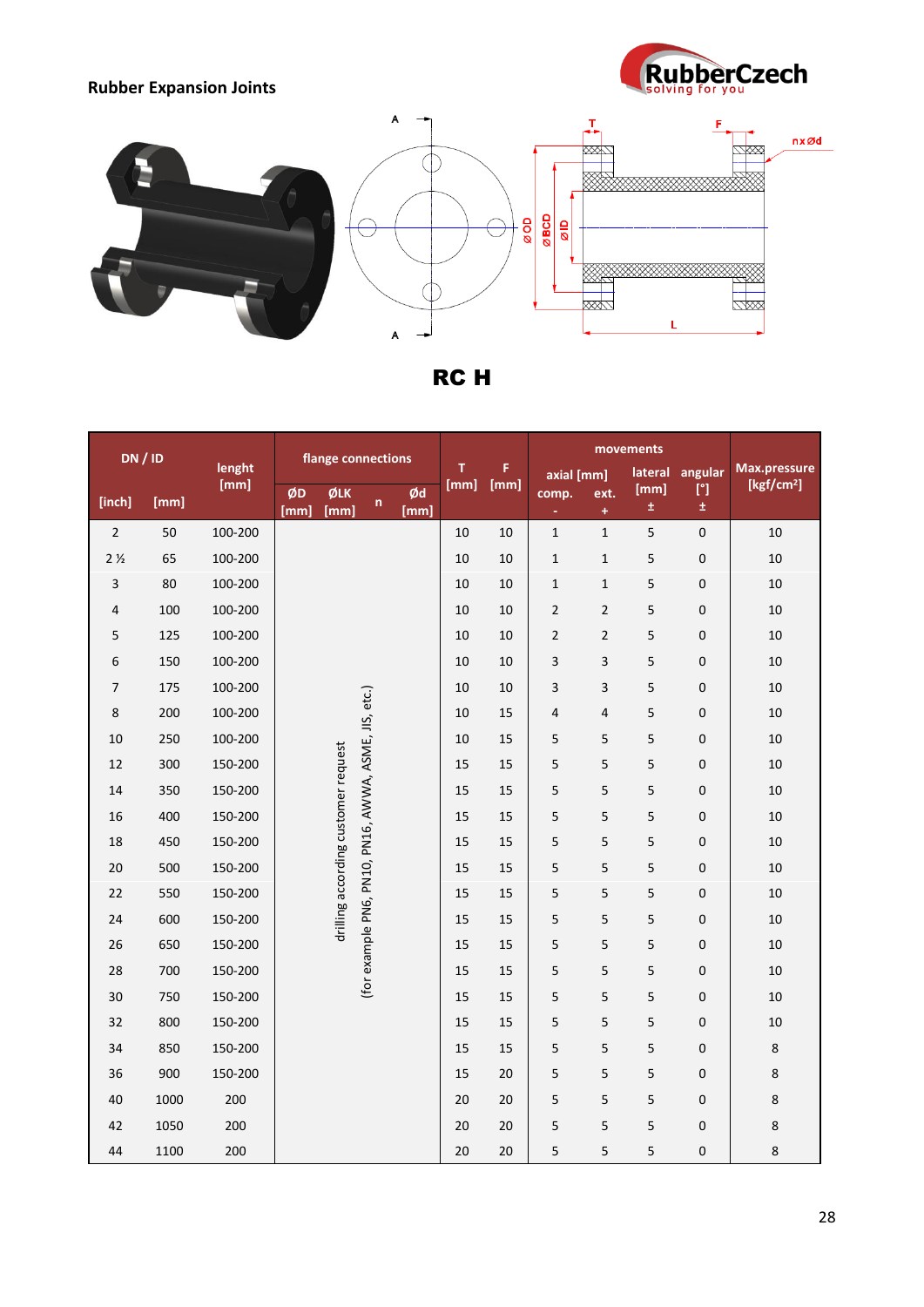

| DN / ID |      | lenght |            |                                     | flange connections           |            | т    | F    | axial [mm] | Max.pressure |           |                   |                        |
|---------|------|--------|------------|-------------------------------------|------------------------------|------------|------|------|------------|--------------|-----------|-------------------|------------------------|
| [inch]  | [mm] | [mm]   | ØD<br>[mm] | ØLK<br>[mm]                         | n                            | Ød<br>[mm] | [mm] | [mm] | comp.      | ext.<br>÷    | [mm]<br>士 | $[^{\circ}]$<br>Ŧ | [kgf/cm <sup>2</sup> ] |
| 46      | 1150 | 200    |            |                                     |                              |            | 20   | 20   | 5          | 5            | 5         | $\mathbf{0}$      | 8                      |
| 48      | 1200 | 200    |            |                                     |                              |            | 20   | 20   | 5          | 5            | 5         | 0                 | 8                      |
| 50      | 1250 | 200    |            |                                     |                              |            | 20   | 20   | 5          | 5            | 5         | 0                 | 8                      |
| 52      | 1300 | 200    |            |                                     |                              |            | 20   | 25   | 5          | 5            | 5         | 0                 | 8                      |
| 54      | 1350 | 200    |            | drilling according customer request |                              |            | 20   | 25   | 5          | 5            | 5         | $\mathbf 0$       | 8                      |
| 56      | 1400 | 200    |            |                                     | PN16, AWWA, ASME, JIS, etc.) |            | 20   | 25   | 5          | 5            | 5         | $\mathbf 0$       | 8                      |
| 60      | 1500 | 200    |            |                                     |                              |            | 20   | 25   | 5          | 5            | 5         | 0                 | 8                      |
| 64      | 1600 | 200    |            |                                     |                              |            | 20   | 25   | 5          | 5            | 5         | 0                 | 8                      |
| 66      | 1650 | 200    |            |                                     |                              |            | 20   | 25   | 5          | 5            | 5         | 0                 | 8                      |
| 68      | 1700 | 200    |            |                                     |                              |            | 20   | 25   | 5          | 5            | 5         | $\mathbf 0$       | 8                      |
| 70      | 1750 | 200    |            |                                     |                              |            | 20   | 25   | 5          | 5            | 5         | $\mathbf{0}$      | 6                      |
| 72      | 1800 | 200    |            |                                     |                              |            | 20   | 25   | 5          | 5            | 5         | 0                 | 6                      |
| 76      | 1900 | 200    |            |                                     | (for example PN6, PN10,      |            | 20   | 25   | 5          | 5            | 5         | 0                 | 6                      |
| 80      | 2000 | 200    |            |                                     |                              |            | 20   | 25   | 5          | 5            | 5         | 0                 | 6                      |

| DN / ID        |      | lenght  | flange connections                  |             |                                                      | т          | F    | movements |                          |                |                      | Max.pressure                     |                     |
|----------------|------|---------|-------------------------------------|-------------|------------------------------------------------------|------------|------|-----------|--------------------------|----------------|----------------------|----------------------------------|---------------------|
| [inch]         | [mm] | [mm]    | ØD<br>[mm]                          | ØLK<br>[mm] | $\mathsf{n}$                                         | Ød<br>[mm] | [mm] | [mm]      | axial [mm]<br>comp.<br>٠ | ext.<br>÷      | lateral<br>[mm]<br>Ŧ | angular<br>$[^{\circ}]$<br>$\pm$ | $\sqrt{[kgf/cm^2]}$ |
| $\overline{2}$ | 50   | 201-500 |                                     |             |                                                      |            | 10   | 10        | $\mathbf{1}$             | $\mathbf{1}$   | 5                    | $\mathbf 0$                      | 10                  |
| 2 <sub>2</sub> | 65   | 201-500 |                                     |             |                                                      |            | 10   | 10        | $\mathbf{1}$             | $\mathbf{1}$   | 5                    | $\mathbf 0$                      | 10                  |
| 3              | 80   | 201-500 |                                     |             |                                                      |            | 10   | 10        | $\mathbf{1}$             | $\mathbf{1}$   | 5                    | $\mathbf 0$                      | 10                  |
| 4              | 100  | 201-500 |                                     |             |                                                      |            | 10   | 10        | $\overline{2}$           | $\overline{2}$ | 5                    | $\mathbf 0$                      | 10                  |
| 5              | 125  | 201-500 |                                     |             |                                                      |            | 10   | 10        | $\overline{2}$           | $\overline{2}$ | 5                    | $\mathbf 0$                      | 10                  |
| 6              | 150  | 201-500 | drilling according customer request |             |                                                      |            | 10   | 10        | 3                        | 3              | 5                    | $\mathbf 0$                      | 10                  |
| 7              | 175  | 201-500 |                                     |             |                                                      |            | 10   | 10        | 3                        | 3              | 5                    | $\mathbf 0$                      | 10                  |
| 8              | 200  | 201-500 |                                     |             |                                                      |            | 10   | 15        | $\sqrt{4}$               | 4              | 5                    | $\mathbf 0$                      | 10                  |
| 10             | 250  | 201-500 |                                     |             | (for example PN6, PN10, PN16, AWWA, ASME, JIS, etc.) |            | 10   | 15        | 5                        | 5              | 5                    | $\mathbf 0$                      | 10                  |
| 12             | 300  | 201-500 |                                     |             |                                                      |            | 15   | 15        | 6                        | 6              | 5                    | $\mathbf 0$                      | 10                  |
| 14             | 350  | 201-500 |                                     |             |                                                      |            | 15   | 15        | 6                        | 6              | 5                    | $\mathbf 0$                      | 10                  |
| 16             | 400  | 201-500 |                                     |             |                                                      |            | 15   | 15        | 6                        | 6              | 5                    | $\mathbf 0$                      | 10                  |
| 18             | 450  | 201-500 |                                     |             |                                                      |            | 15   | 15        | 6                        | 6              | 5                    | $\mathbf 0$                      | 10                  |
| 20             | 500  | 201-500 |                                     |             |                                                      |            | 15   | 15        | 6                        | 6              | 5                    | $\mathbf 0$                      | 10                  |
| 22             | 550  | 201-500 |                                     |             |                                                      |            | 15   | 15        | 6                        | 6              | 5                    | $\mathbf 0$                      | 10                  |
| 24             | 600  | 201-500 |                                     |             |                                                      |            | 15   | 15        | 6                        | 6              | 5                    | $\mathbf 0$                      | 10                  |
| 26             | 650  | 201-500 |                                     |             |                                                      |            | 15   | 15        | 6                        | 6              | 5                    | $\mathbf 0$                      | 10                  |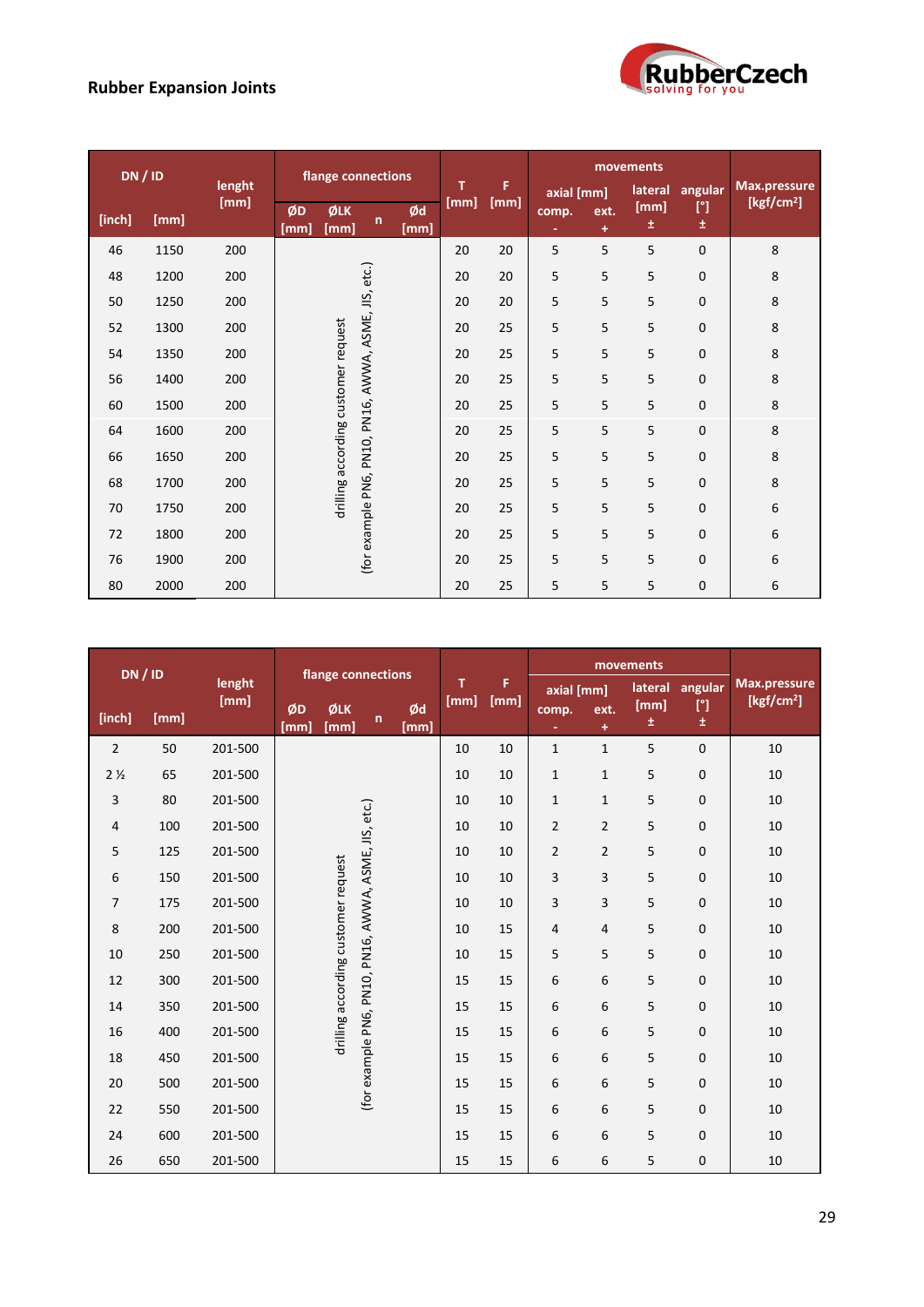

| DN / ID |      | lenght  | flange connections |                                     |                                                      |            | T    | F    |                          | movements     | Max.pressure             |                               |                     |
|---------|------|---------|--------------------|-------------------------------------|------------------------------------------------------|------------|------|------|--------------------------|---------------|--------------------------|-------------------------------|---------------------|
| [inch]  | [mm] | [mm]    | ØD<br>[mm]         | ØLK<br>[mm]                         | n                                                    | Ød<br>[mm] | [mm] | [mm] | axial [mm]<br>comp.<br>÷ | ext.<br>$\pm$ | lateral<br>[mm]<br>$\pm$ | angular<br>$[^{\circ}]$<br>±. | $\sqrt{[kgf/cm^2]}$ |
| 28      | 700  | 201-500 |                    |                                     |                                                      |            | 15   | 15   | 6                        | 6             | 5                        | $\pmb{0}$                     | 10                  |
| 30      | 750  | 201-500 |                    |                                     |                                                      |            | 15   | 15   | 6                        | 6             | 5                        | 0                             | 10                  |
| 32      | 800  | 201-500 |                    |                                     |                                                      |            | 15   | 15   | 6                        | 6             | 5                        | 0                             | 10                  |
| 34      | 850  | 201-500 |                    |                                     |                                                      |            | 15   | 15   | 6                        | 6             | 5                        | 0                             | 8                   |
| 36      | 900  | 201-500 |                    |                                     |                                                      |            | 15   | 20   | 6                        | 6             | 5                        | 0                             | 8                   |
| 40      | 1000 | 201-500 |                    |                                     |                                                      |            | 20   | 20   | 6                        | 6             | 5                        | 0                             | 8                   |
| 42      | 1050 | 201-500 |                    |                                     |                                                      |            | 20   | 20   | 6                        | 6             | 5                        | 0                             | 8                   |
| 44      | 1100 | 201-500 |                    |                                     |                                                      |            | 20   | 20   | 6                        | 6             | 5                        | 0                             | 8                   |
| 46      | 1150 | 201-500 |                    |                                     |                                                      |            | 20   | 20   | 6                        | 6             | 5                        | 0                             | 8                   |
| 48      | 1200 | 201-500 |                    |                                     |                                                      |            | 20   | 20   | 6                        | 6             | 5                        | 0                             | 8                   |
| 50      | 1250 | 201-500 |                    |                                     |                                                      |            | 20   | 20   | 6                        | 6             | 5                        | 0                             | 8                   |
| 52      | 1300 | 201-500 |                    |                                     |                                                      |            | 20   | 25   | 6                        | 6             | 5                        | 0                             | 8                   |
| 54      | 1350 | 201-500 |                    | drilling according customer request |                                                      |            | 20   | 25   | 6                        | 6             | 5                        | 0                             | 8                   |
| 56      | 1400 | 201-500 |                    |                                     |                                                      |            | 20   | 25   | 6                        | 6             | 5                        | 0                             | 8                   |
| 60      | 1500 | 201-500 |                    |                                     | (for example PN6, PN10, PN16, AWWA, ASME, JIS, etc.) |            | 20   | 25   | 6                        | 6             | 5                        | 0                             | 8                   |
| 64      | 1600 | 201-500 |                    |                                     |                                                      |            | 20   | 25   | 6                        | 6             | 5                        | 0                             | 8                   |
| 66      | 1650 | 201-500 |                    |                                     |                                                      |            | 20   | 25   | 6                        | 6             | 5                        | 0                             | 8                   |
| 68      | 1700 | 201-500 |                    |                                     |                                                      |            | 20   | 25   | 6                        | 6             | 5                        | 0                             | 8                   |
| 70      | 1750 | 201-500 |                    |                                     |                                                      |            | 20   | 25   | 6                        | 6             | 5                        | 0                             | 6                   |
| 72      | 1800 | 201-500 |                    |                                     |                                                      |            | 20   | 25   | 6                        | 6             | 5                        | 0                             | 6                   |
| 76      | 1900 | 201-500 |                    |                                     |                                                      |            | 20   | 25   | 6                        | 6             | 5                        | 0                             | 6                   |
| 80      | 2000 | 201-500 |                    |                                     |                                                      |            | 20   | 25   | 6                        | 6             | 5                        | 0                             | 6                   |

| DN/ID  |      |                | flange connections |                                     |                                                         |              |    |            |           |           |                     |             |                      |                              |                               |
|--------|------|----------------|--------------------|-------------------------------------|---------------------------------------------------------|--------------|----|------------|-----------|-----------|---------------------|-------------|----------------------|------------------------------|-------------------------------|
| [inch] | [mm] | lenght<br>[mm] |                    | ØD<br>[mm]                          | ØLK<br>[mm]                                             | $\mathsf{n}$ |    | Ød<br>[mm] | π<br>[mm] | F<br>[mm] | axial [mm]<br>comp. | ext.<br>$+$ | lateral<br>[mm]<br>土 | angular<br>$[^{\circ}]$<br>Ŧ | Max.pressure<br>[ $kgf/cm2$ ] |
| 12     | 300  | 501-1100       |                    | drilling according customer request |                                                         |              |    | 15         | 15        | 10        | 10                  | 10          | $\mathbf 0$          | 10                           |                               |
| 14     | 350  | 501-1100       |                    |                                     |                                                         |              |    | 15         | 15        | 10        | 10                  | 10          | $\mathbf 0$          | 10                           |                               |
| 16     | 400  | 501-1100       |                    |                                     | (for example PN6, PN10, PN16,<br>AWWA, ASME, JIS, etc.) |              |    | 15         | 15        | 10        | 10                  | 10          | $\mathbf 0$          | 10                           |                               |
| 18     | 450  | 501-1100       |                    |                                     |                                                         |              |    | 15         | 15        | 10        | 10                  | 10          | $\mathbf 0$          | 10                           |                               |
| 20     | 500  | 501-1100       |                    |                                     |                                                         |              |    | 15         | 15        | 10        | 10                  | 10          | $\mathbf 0$          | 10                           |                               |
| 22     | 550  | 501-1100       |                    |                                     |                                                         |              |    | 15         | 15        | 10        | 10                  | 10          | $\mathbf 0$          | 10                           |                               |
| 24     | 600  | 501-1100       |                    |                                     |                                                         |              | 15 | 15         | 10        | 10        | 10                  | 0           | 10                   |                              |                               |
| 26     | 650  | 501-1100       |                    |                                     |                                                         |              |    | 15         | 15        | 10        | 10                  | 10          | 0                    | 10                           |                               |
| 28     | 700  | 501-1100       |                    |                                     |                                                         |              |    | 15         | 15        | 10        | 10                  | 10          | 0                    | 10                           |                               |